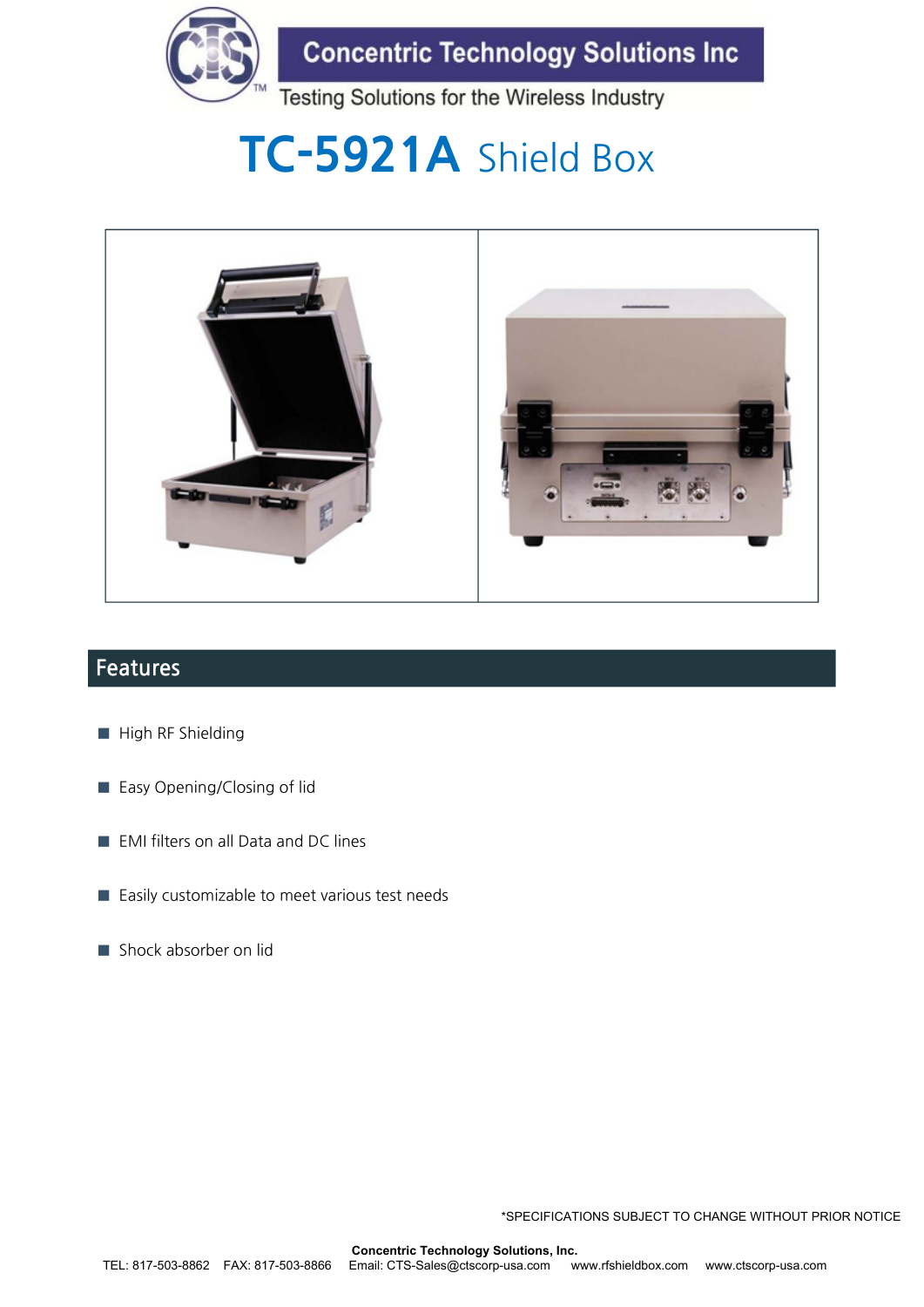

**Testing Solutions for the Wireless Industry** 

## TESCOM TC-5921A Shield Box Data Sheet

### **Specifications**

#### **Mechanical Specifications**

| RF Connectors without I/O interface panel                           |                                                                          |  |  |  |
|---------------------------------------------------------------------|--------------------------------------------------------------------------|--|--|--|
|                                                                     | two(2) N(f) outside and SMA(f) inside                                    |  |  |  |
| Dimension                                                           |                                                                          |  |  |  |
| Inside                                                              | 222(W) x 388(D) x 205(H) mm                                              |  |  |  |
| Outside                                                             | 296(W) x 549(D) x 271(H) mm, lid closed. 619(H) mm, Angle 47 ° lid open. |  |  |  |
| Weight                                                              |                                                                          |  |  |  |
| TC-5921A                                                            | approx, 15 kg                                                            |  |  |  |
| *Packing                                                            |                                                                          |  |  |  |
| Size                                                                | 385(W) x 700(D) x 410(H) mm                                              |  |  |  |
| Weight                                                              | approx. 18 kg                                                            |  |  |  |
| *The size or weight of a package may vary on how to pack a package. |                                                                          |  |  |  |

#### **Dimensions**

#### **TC-5921A Inner Dimension**



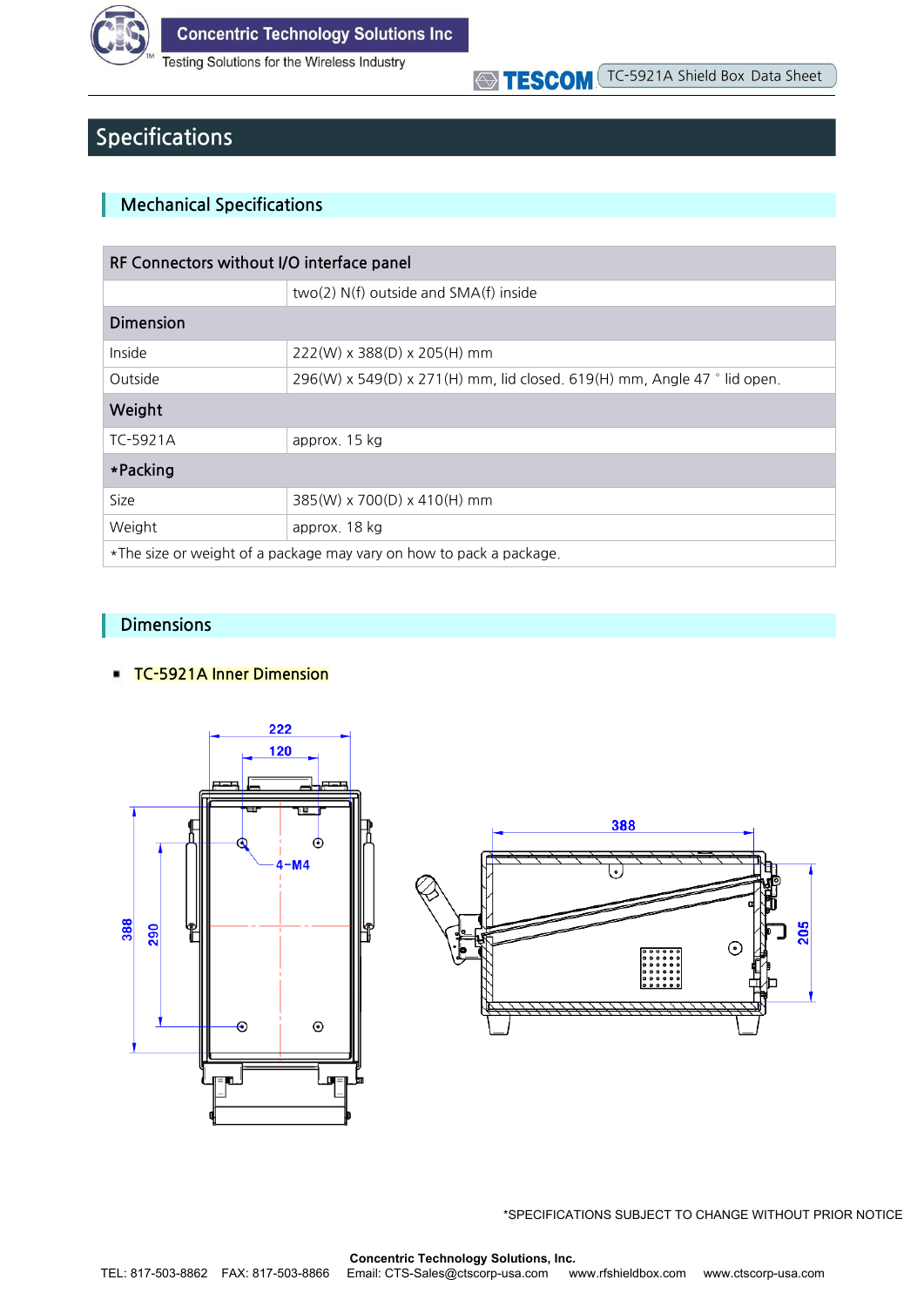

**Concentric Technology Solutions Inc** 

Testing Solutions for the Wireless Industry

#### **TC-5921A Outer Dimension**



#### **Typical RF Shielding**

**●** The shielding effectiveness below is measured when the blank panel is mounted; other I/O interfac e panel results a different shielding effectiveness of the shield box.

| Frequency        | Shielding effectiveness (dB) |  |  |
|------------------|------------------------------|--|--|
| 100 to 2000 MHz  | > 70 dB                      |  |  |
| 2000 to 3000 MHz | $> 70$ dB                    |  |  |
| 3000 to 6000 MHz | > 60 dB                      |  |  |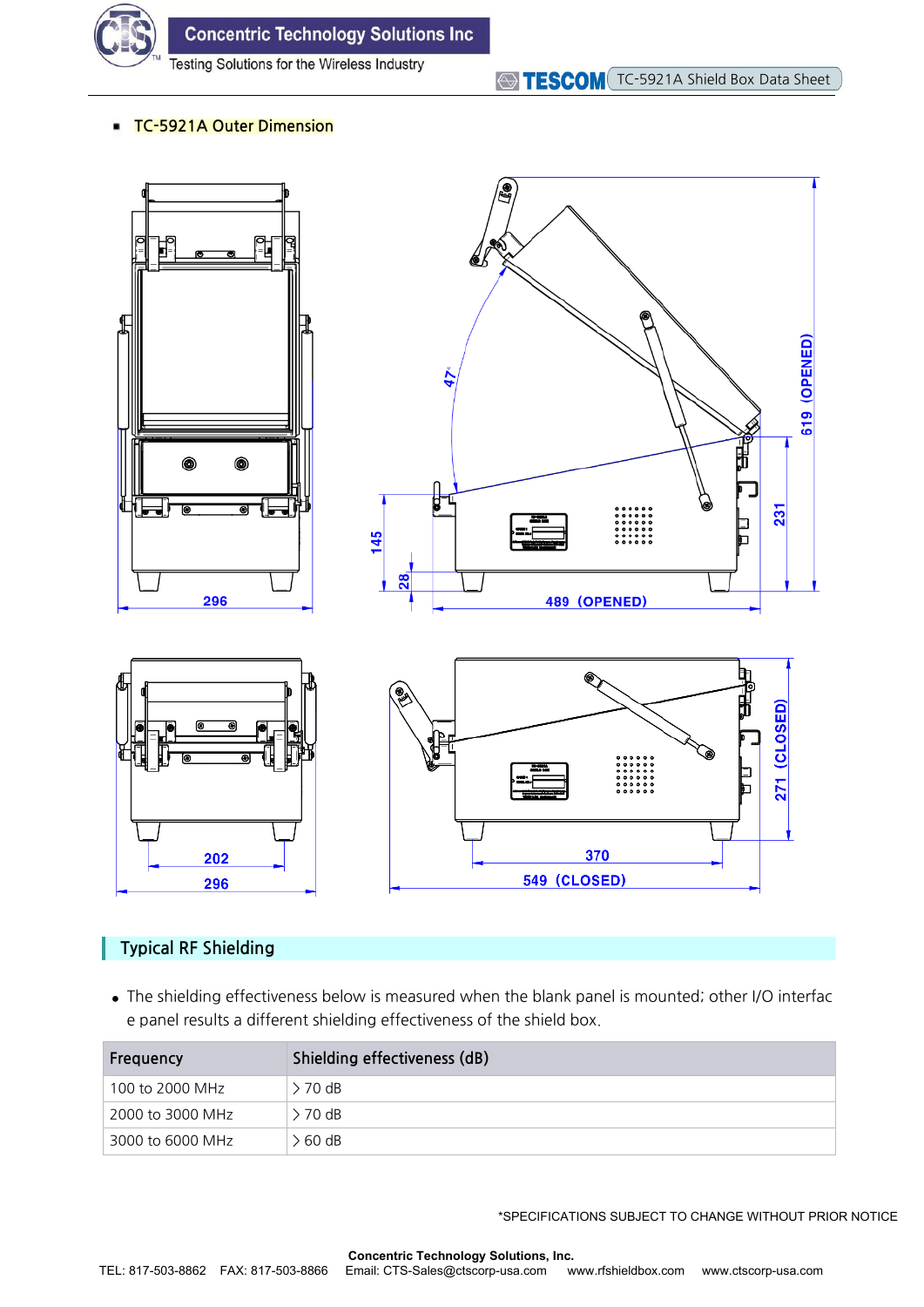

Testing Solutions for the Wireless Industry

#### TC-5921A Shield Box Data Sheet **STESCOM**

### **Ordering Information**

| Order Number | <b>Description</b>                               |
|--------------|--------------------------------------------------|
| TC-5921A     | <b>Shield Box (including accessories bellow)</b> |
|              | Test Report                                      |
|              | RF Cable, RG-400S, N(m) to N(m) 1 m, 1 pc        |

#### **Pre-Configured I/O Interface Panel**

| I/O Interface Panel  | <b>Order Number</b> | Configuration                                                                                                                                                                                                                    |
|----------------------|---------------------|----------------------------------------------------------------------------------------------------------------------------------------------------------------------------------------------------------------------------------|
| Data Interface Panel | M591689A            | • one(1) $DB25(p)$ outside and $DB25(s)$ inside,<br>100 pF Pi filter<br>• one(1) $DB9(p)$ outside and $DB9(s)$ inside,<br>100 pF Pi filter<br>• two(2) $N(f)$ outside and $SMA(f)$ inside<br>• two(2) USB 2.0 outside and inside |
| Data Interface Panel | M5916103A           | • four(4) $SMA(f)$ outside and $SMA(f)$ inside<br>• $one(1)$ USB 2.0 outside and inside<br>• two(2) RJ-45 outside and inside<br>• one(1) AC power Adapter                                                                        |
|                      | M5916114A           | • one(1) DB37(p) outside and DB37(s) inside,<br>1000 pF Pi filter<br>• $six(6)$ SMA(f) outside and SMA(f) inside<br>• two(2) USB 3.0 outside and inside                                                                          |
| Data Interface Panel |                     |                                                                                                                                                                                                                                  |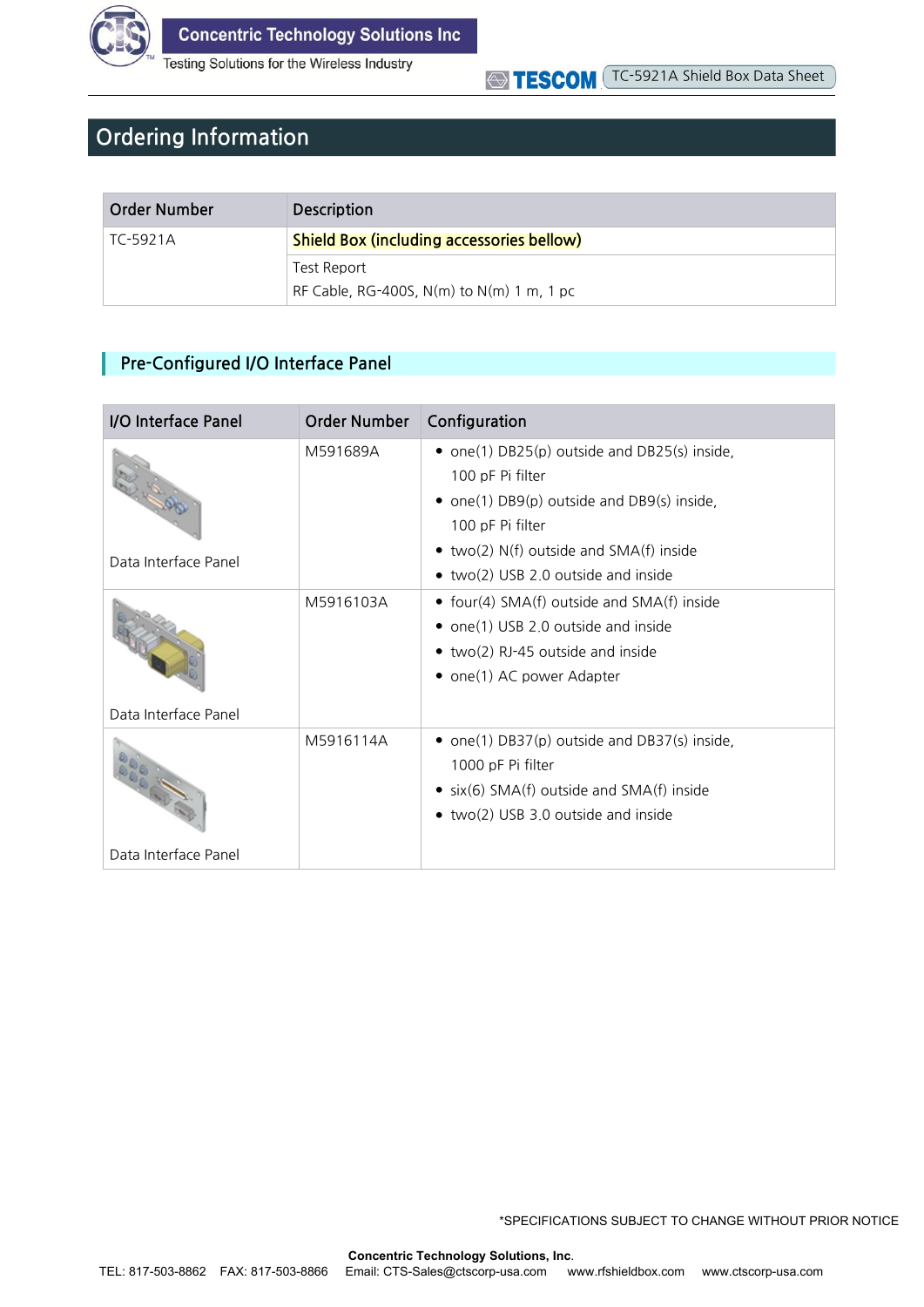

I

Testing Solutions for the Wireless Industry

#### **Custom I/O Interface Panel**

● Customized I/O Interface panels are available. Please contact Tescom sales team or your local distribu tor.

| I/O Interface                                    | <b>Order Number</b> | <b>Typical Data Rate /</b><br>Line Voltage      | *Typical Shielding                                                             |
|--------------------------------------------------|---------------------|-------------------------------------------------|--------------------------------------------------------------------------------|
|                                                  | 3409-0012-1         | 3 Mbps / 100 VDC,<br>5 Amps max                 | >70 dB from 0.5 to 2 GHz<br>>80 dB from 2 to 3 GHz<br>>70 dB from 3 to 6 GHz   |
| DB37, 1000pF pi Filter<br>DB25, 1000pF pi Filter | 3409-0009-1         | 3 Mbps / 100 VDC,<br>5 Amps max                 | >70 dB from 0.5 to 2 GHz<br>>80 dB from 2 to 3 GHz<br>>70 dB from 3 to 6 GHz   |
| DB25, 100pF pi Filter                            | 3409-0014-1         | 10 Mbps / 100 VDC,<br>5 Amps max                | >50 dB from 0.5 to 2 GHz<br>>60 dB from 2 to 3 GHz<br>>60 dB from 3 to 6 GHz   |
| DB9, 1000pF pi Filter                            | 3409-0008-1         | 3 Mbps / 100 VDC,<br>5 Amps max                 | >70 dB from 0.5 to 2 GHz<br>>80 dB from 2 to 3 GHz<br>>70 dB from 3 to 6 GHz   |
| DB9, 100pF pi Filter                             | 3409-0010-1         | 10 Mbps / 100 VDC,<br>5 Amps max                | >50 dB from 0.5 to 2 GHz<br>>60 dB from 2 to 3 GHz<br>>60 dB from 3 to 6 GHz   |
| USB 2.0 Filter                                   | 3409-0018A-3        | 480 Mbps / 5 V, 500 mA /<br>Max Current: 5A     | >60 dB from 0.5 to 2 GHz<br>>70 dB from 2 to 3 GHz<br>>70 dB from 3 to 6 GHz   |
| USB 3.0 Filter(Active)                           | 3409-0042A-1        | 5000 Mbps / 5 V, 900 mA /<br>Max Current: 1.5 A | >70 dB from 0.5 to 2 GHz<br>>70 dB from 2 to 3 GHz<br>>55 dB from 3 to 6 GHz   |
| RJ-45 Filter                                     | 3409-0022A          | 1 Gbit/s Copper-Line<br>Ethernet (1000 BASE-T)  | $>60$ dB from 0.5 to 2 GHz<br>>70 dB from 2 to 3 GHz<br>>70 dB from 3 to 6 GHz |
| DC Power Adaptor,                                | 3406-0004A          | 50 VDC,<br>3 Amps max                           | >70 dB from 0.5 to 2 GHz<br>>80 dB from 2 to 3 GHz<br>>80 dB from 3 to 6 GHz   |